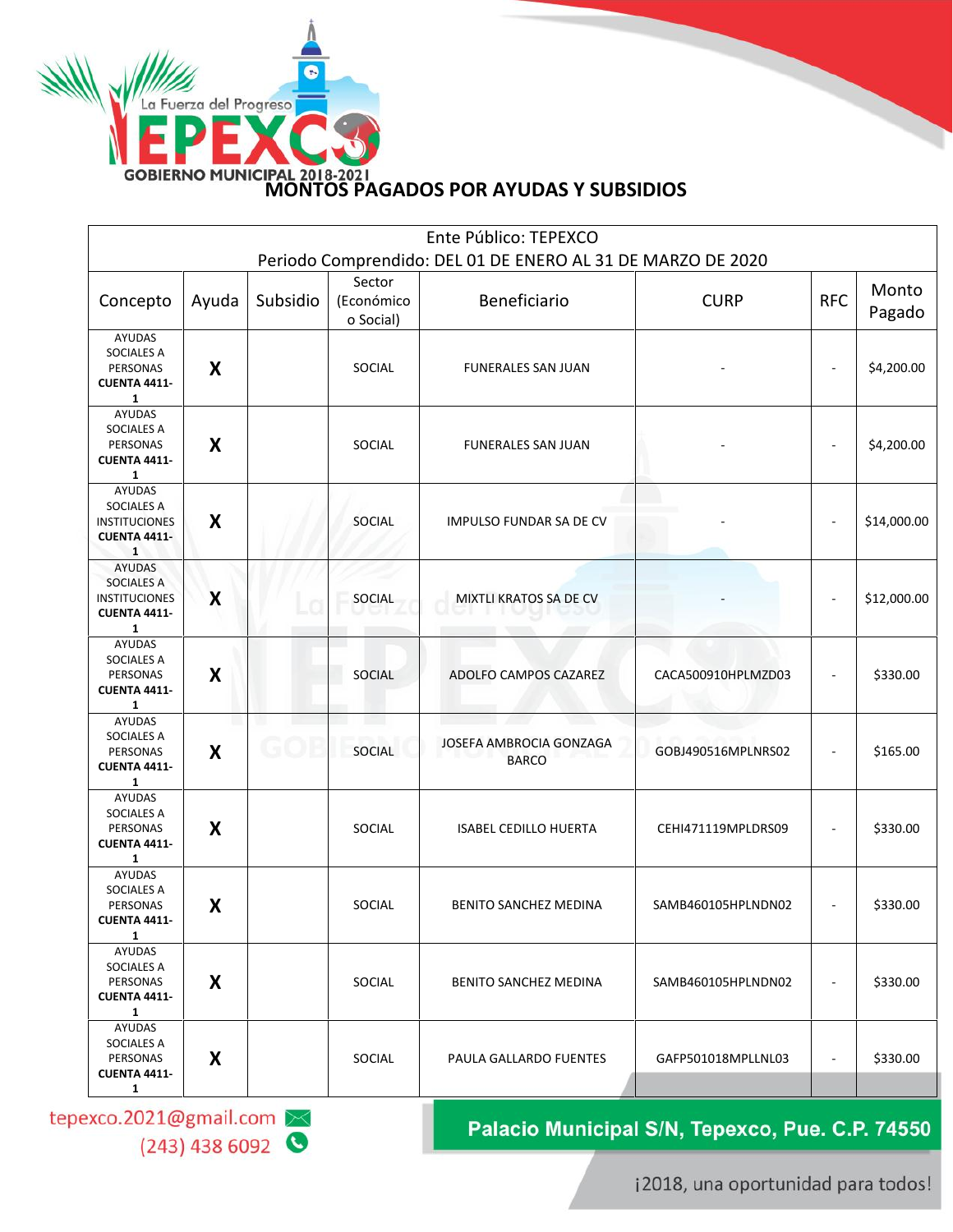**AYUDAS** SOCIAL **ERSONAS X** SOCIAL PAULA GALLARDO FUENTES GAFP501018MPLLNL03 - \$330.00 **CUENTA 4411- 1** AYUDAS SOCIALES A PERSONAS  $\textsf{X}$   $\vert$  social victoriano soriano medina  $\vert$  somv471226HPLRDC05  $\vert$  -  $\vert$  \$330.00 **CUENTA 4411- 1** AYUDAS SOCIALES A **X** SOCIAL JOSE MANUEL MANCHADO PERSONAS MABM491103HPLNRN06 - \$330.00 **CUENTA 4411- 1** AYUDAS SOCIALES A<br>PERSONAS X PERSONAS **SOCIAL DOLORES GALLARDO FUENTES GAFD480111MPLLNL01 - \$330.00 CUENTA 4411- 1** AYUDAS SOCIALES A PERSONAS  $\textsf{X}$  | SOCIAL PEDRO HUERTA CEDILLO | HUCP450921HPLRDD06 | - | \$330.00 **CUENTA 4411- 1** AYUDAS SOCIALES A PERSONAS  $\textsf{X}$   $\mid$   $\mid$  social  $\mid$  LAZARO CEDILLO HUERTA  $\mid$  CEHL480310HPLDRZ01  $\mid$  -  $\mid$  \$330.00 **CUENTA 4411- 1** AYUDAS SOCIALES A PERSONAS  $\textsf{X}$   $\vert$  SOCIAL JUAN MORALES PEREZ MOPJ491113HPLRRN08 - \$330.00 **CUENTA 4411- 1** AYUDAS SOCIALES A<br>PERSONAS X PERSONAS **SOCIAL TRINIDAD SORIANO MENTADO | SOMT511204MPLRNR05 | - | \$330.00 CUENTA 4411- 1** AYUDAS SOCIALES A  $\textsf{X}$  SOCIAL ANTONIA GARCIA VIVAR GAVA500115MPLRVN01 - \$330.00 PERSONAS **CUENTA 4411- 1** AYUDAS SOCIALES A PERSONAS  $\textsf{X}$  SOCIAL CCTAVIANO BRAVO CAMPIZ BACO480813HPLRMC05  $\vert$  - \$330.00 **CUENTA 4411- 1** AYUDAS SOCIALES A PERSONAS  $\textsf{X}$   $\vert$  social cleotilde sanchez soriano  $\vert$  sasc450920MPLNRL09  $\vert$  -  $\vert$  \$330.00 **CUENTA 4411- 1** AYUDAS SOCIALES A PERSONAS  $\textsf{X}$   $\mid$  social cecilia contreras vivar  $\mid$  covc500113MPLNVC06  $\mid$  -  $\mid$  \$330.00 **CUENTA 4411- 1** AYUDAS SOCIALES A<br>PERSONAS X PERSONAS **SOCIAL CLEOTILDE SANCHEZ SORIANO SASC450920MPLNRL09 - \$660.00 CUENTA 4411** tepexco.2021@gmail.com Palacio Municipal S/N, Tepexco, Pue. C.P. 74550

e

a Fuerza del Progreso

 $(243)$  438 6092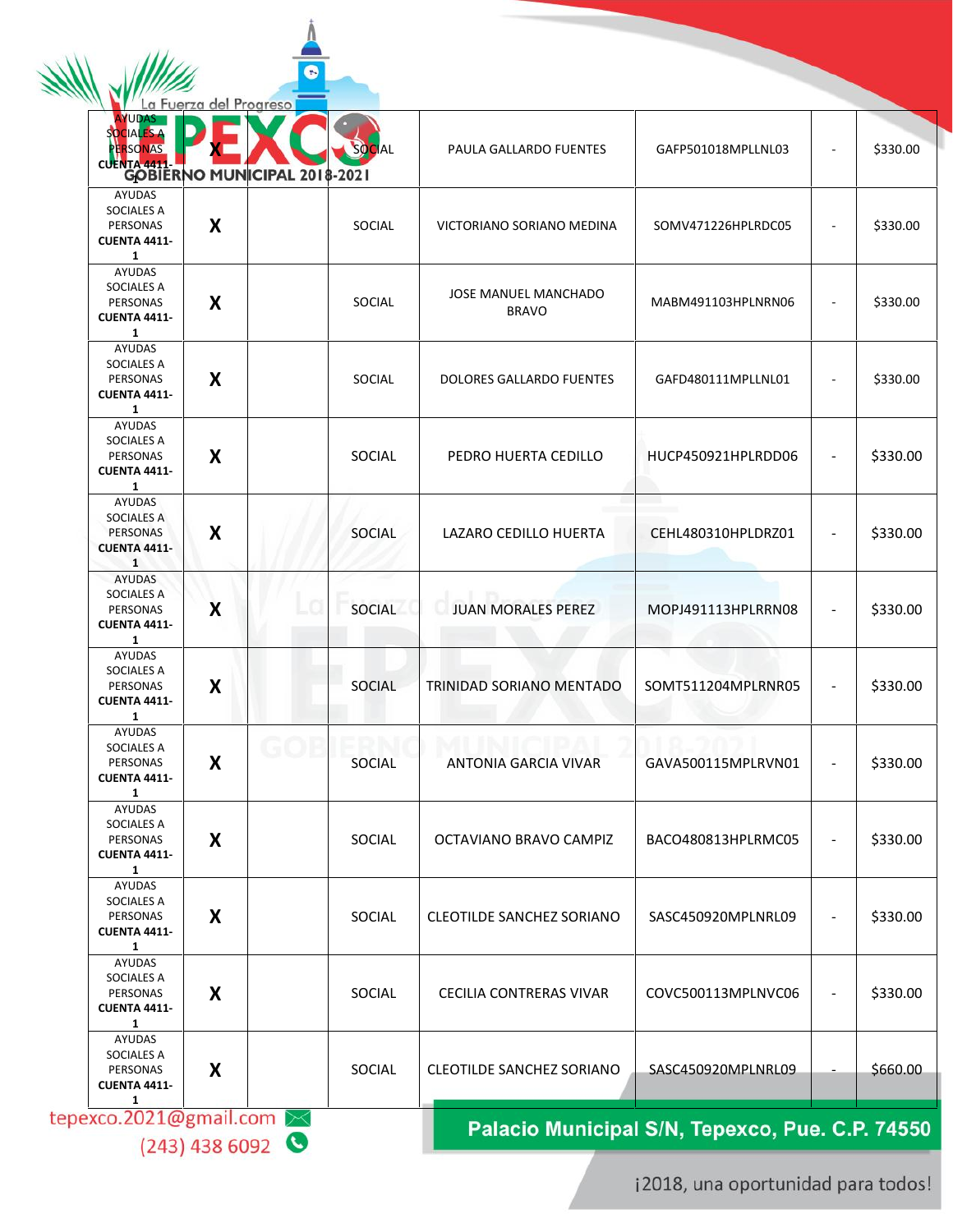|                                                                                                | a Fuerza del Progreso |               |                              |                    |            |
|------------------------------------------------------------------------------------------------|-----------------------|---------------|------------------------------|--------------------|------------|
| <b>UDAS</b><br><b>IALES A</b><br><b>ERSONAS</b><br>CUENTA 4411 RIVO MUNICIPAL 2018-2021        |                       | SOCIAL        | MAURO ALVARADO CAZARES       | ALCM470618HPLLZR02 | \$330.00   |
| AYUDAS<br><b>SOCIALES A</b><br>PERSONAS<br><b>CUENTA 4411-</b>                                 | X                     | SOCIAL        | LEONCIO BRAVO CAMPIZ         | BACL480109HPLRMN05 | \$330.00   |
| $\mathbf{1}$<br>AYUDAS<br><b>SOCIALES A</b><br>PERSONAS<br><b>CUENTA 4411-</b><br>$\mathbf{1}$ | X                     | SOCIAL        | JOSE INOCENTE VARGAS MOLINA  | VAMI510429HPLRLN03 | \$330.00   |
| AYUDAS<br>SOCIALES A<br>PERSONAS<br><b>CUENTA 4411-</b><br>1                                   | X                     | SOCIAL        | JOSE INOCENTE VARGAS MOLINA  | VAMI510429HPLRLN03 | \$330.00   |
| AYUDAS<br><b>SOCIALES A</b><br>PERSONAS<br><b>CUENTA 4411</b><br>$\mathbf{1}$                  | X                     | SOCIAL        | JOSE INOCENTE VARGAS MOLINA  | VAMI510429HPLRLN03 | \$330.00   |
| <b>AYUDAS</b><br><b>SOCIALES A</b><br><b>PERSONAS</b><br><b>CUENTA 4411</b><br>$\mathbf{1}$    | X                     | SOCIAL        | <b>MELITON LOPEZ VALLE</b>   | LOVM480901HPLPLL07 | \$330.00   |
| AYUDAS<br><b>SOCIALES A</b><br>PERSONAS<br><b>CUENTA 4411-</b><br>$\mathbf{1}$                 | X                     | SOCIAL        | <b>JUAN ROMO CRUZ</b>        | ROCJ470126HPLMRN01 | \$4,200.00 |
| AYUDAS<br>SOCIALES A<br>PERSONAS<br><b>CUENTA 4411</b><br>$\mathbf{1}$                         | X                     | <b>SOCIAL</b> | RUTILO GARCIA VITAL          | GAVR510815HPLRTT04 | \$330.00   |
| AYUDAS<br>SOCIALES A<br><b>PERSONAS</b><br><b>CUENTA 4411-</b><br>1                            | X                     | SOCIAL        | <b>ENRIQUE VARGAS HUERTA</b> | VAHE500223HPLRRN02 | \$660.00   |
| AYUDAS<br><b>SOCIALES A</b><br>PERSONAS<br><b>CUENTA 4411-</b><br>$\mathbf{1}$                 | X                     | SOCIAL        | <b>ENRIQUE VARGAS HUERTA</b> | VAHE500223HPLRRN02 | \$330.00   |
| AYUDAS<br><b>SOCIALES A</b><br>PERSONAS<br><b>CUENTA 4411</b><br>$\mathbf{1}$                  | X                     | SOCIAL        | ROBERTA VAZQUEZ PEREZ        | VAPR470327MPLZRB06 | \$165.00   |
| AYUDAS<br><b>SOCIALES A</b><br>PERSONAS<br><b>CUENTA 4411-</b><br>$\mathbf{1}$                 | X                     | SOCIAL        | ROBERTA VAZQUEZ PEREZ        | VAPR470327MPLZRB06 | \$330.00   |
| AYUDAS<br>SOCIALES A<br>PERSONAS<br><b>CUENTA 4411-</b><br>1                                   | X                     | SOCIAL        | BARTOLOME PEÑA BALDERRAMA    | PEBB490621HPLÑLR05 | \$165.00   |